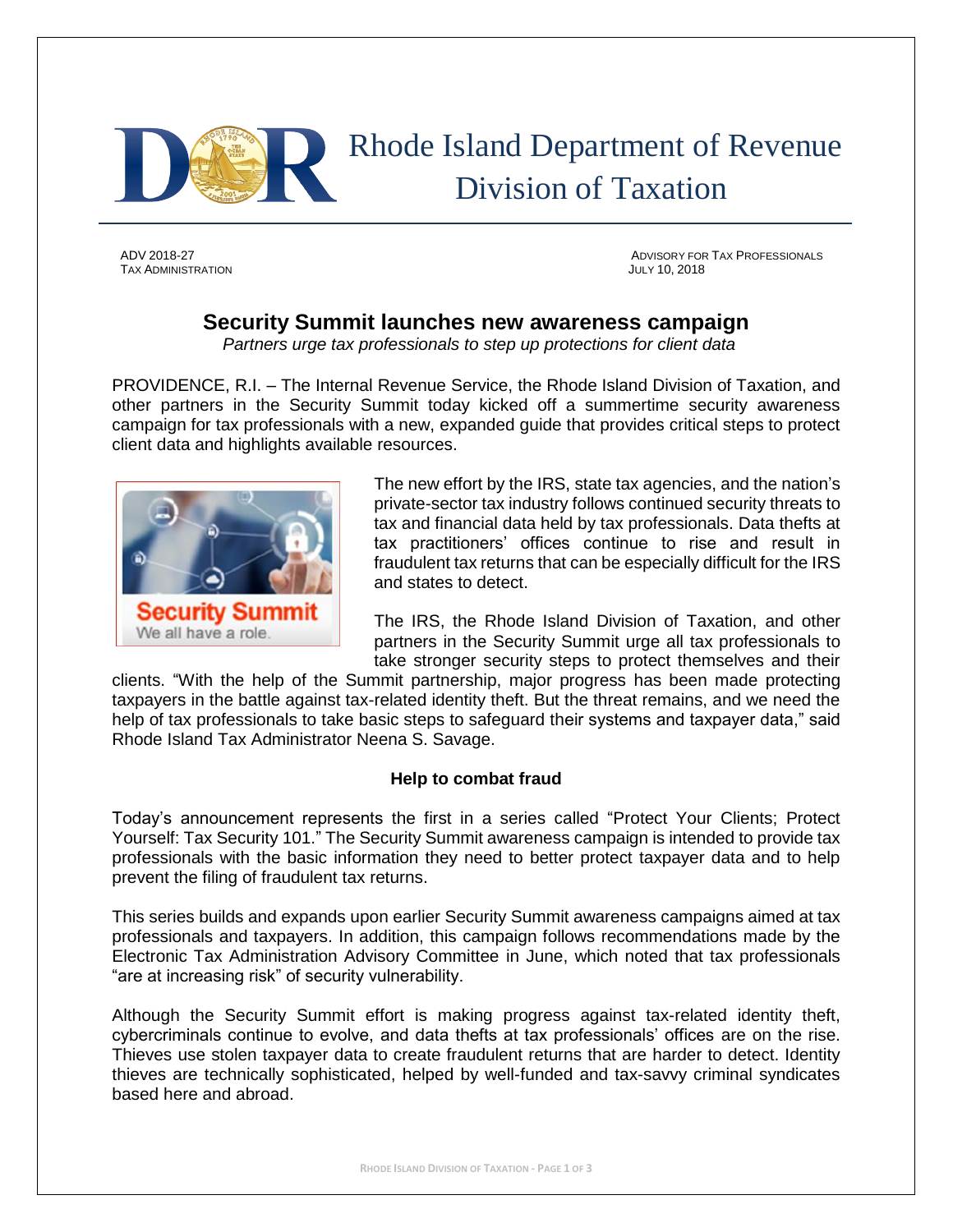To mark the start of this awareness campaign, the IRS revised [Publication 4557,](https://www.irs.gov/pub/irs-pdf/p4557.pdf) "Safeguarding Taxpayer Data", to better reflect the current threats to tax professionals. The guide outlines basic steps that tax professionals should take, and how to take them.

## **Helping tax professionals**

The guide also provides details on how to comply with requirements for a data security plan. The IRS also created a new product, [Publication 5293,](https://www.irs.gov/pub/irs-pdf/p5293.pdf) "Data Security Resource Guide for Tax Professionals", which highlights a compilation of IRS.gov resources for tax preparers.

The IRS reminds professional tax preparers that the Financial Services Modernization Act of 1999, also known as Gramm-Leach-Bliley Act, requires certain financial entities – including professional tax return preparers – to create and maintain a security plan for the protection of client data. The Federal [Trade Commission](http://www.ftc.gov/) administers this law and its ["Safeguards](https://www.ftc.gov/tips-advice/business-center/guidance/financial-institutions-customer-information-complying)  [Rule"](https://www.ftc.gov/tips-advice/business-center/guidance/financial-institutions-customer-information-complying) regulations.

 $+$  SEC

Both [Publication 4557](https://www.irs.gov/pub/irs-pdf/p4557.pdf) and [Publication 5293](https://www.irs.gov/pub/irs-pdf/p5293.pdf) promote the basic security steps endorsed by the Security Summit partners for tax professionals. These include the following:

- Learn to recognize phishing emails, especially those pretending to be from the IRS, a tax software provider, cloud storage provider, or a state tax agency. Never open a link or any attachment from a suspicious email. Remember: Neither the IRS nor the Rhode Island Division of Taxation initiates initial contact with a tax professional via email.
- Create a data security plan using [IRS Publication 4557,](https://www.irs.gov/pub/irs-pdf/p4557.pdf) "Safeguarding Taxpayer Data, and [Small Business Information Security –](http://nvlpubs.nist.gov/nistpubs/ir/2016/NIST.IR.7621r1.pdf) The Fundamentals", by the National Institute of Standards and Technology.
- Review internal controls for their business:
	- $\circ$  Install anti-malware/anti-virus security software on all devices (laptops, desktops, routers, tablets, and phones) and keep software set to automatically update.
	- o Create passwords of at least eight characters; longer is better. Use different passwords for each account, use special and alphanumeric characters, use phrases, password protect wireless devices, and consider a password manager program.
	- $\circ$  Encrypt all sensitive files/emails and use strong password protections.
	- $\circ$  Back up sensitive data to a safe and secure external source not connected full-time to a network.
	- $\circ$  Wipe clean or destroy old computer hard drives and printers that contain sensitive data.
	- o Limit access to taxpayer data to individuals who need to know.
	- $\circ$  Check IRS e-Services account weekly for number of returns filed with EFIN.
- Report any data theft or data loss to the appropriate [IRS Stakeholder Liaison.](https://www.irs.gov/businesses/small-businesses-self-employed/stakeholder-liaison-local-contacts)
- Stay connected to the IRS through subscriptions to [e-News for Tax Professionals,](https://www.irs.gov/e-file-providers/join-e-news-for-tax-professionals) Quick [Alert](https://www.irs.gov/e-file-providers/subscribe-to-quick-alerts) and [Social Media.](https://www.irs.gov/newsroom/irs-new-media-1)

The importance of these basic steps was highlighted yet again this year when a sophisticated cybercriminal gang breached numerous practitioner offices by gaining remote control access of